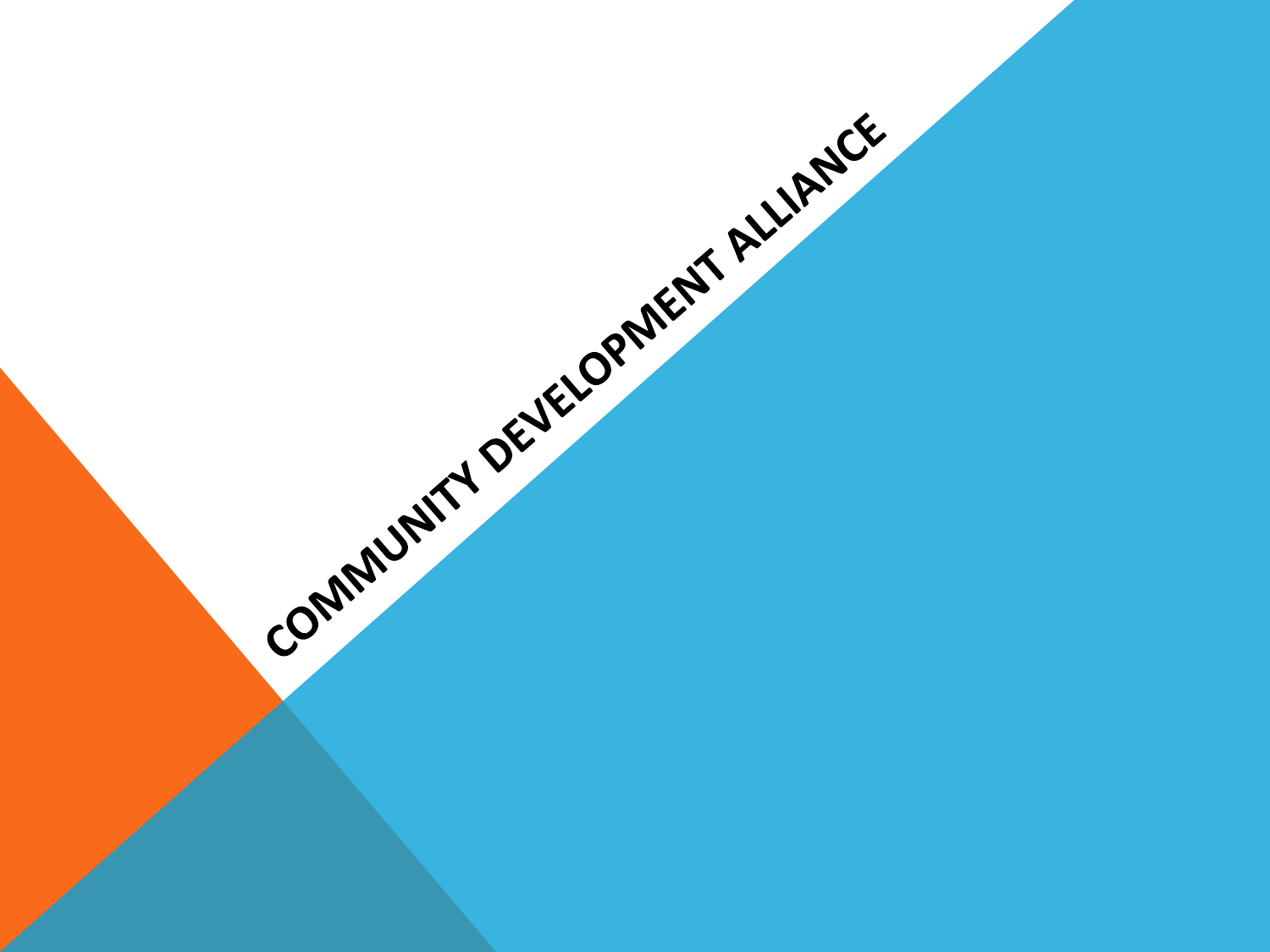# **VISION AND MISSION**

The **Community Development Alliance** is a vehicle for cross-sector collaboration to improve the quality of life in Milwaukee's neighborhoods.

The **vision** of the CDA is that all Milwaukee neighborhoods are safe places to live, work, learn, worship and play; and provide opportunities for people of all races and income levels to lead healthy, productive lives.

The **mission** of the CDA is to build Milwaukee's community development sector. CDA's work is focused on three key tasks:

- Advocating for leverage and alignment of resources
- Improving data collection and performance measurement
- Building the capacity of community organizations and neighborhood residents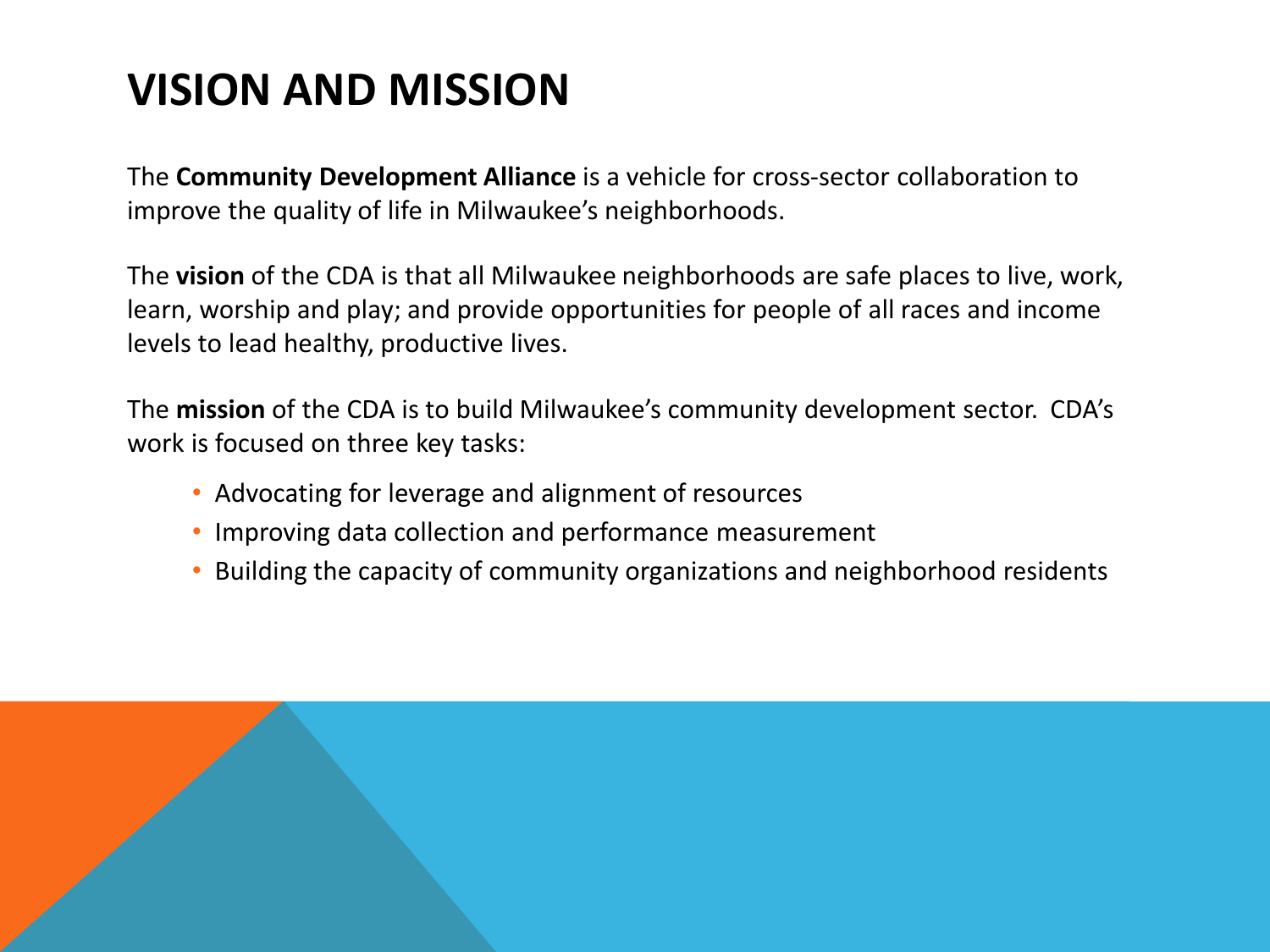## **APPROACH**

Rather than implement projects, the CDA works to:

- Identify projects and opportunities
- Help attract national and local resources
- When appropriate, identify intermediaries and other organizations to pursue opportunities or carry out the projects.

#### Operates as "**virtual organization**"

Began with the collective impact model in mind, now seeks to align and support multiple efforts to achieve collective impact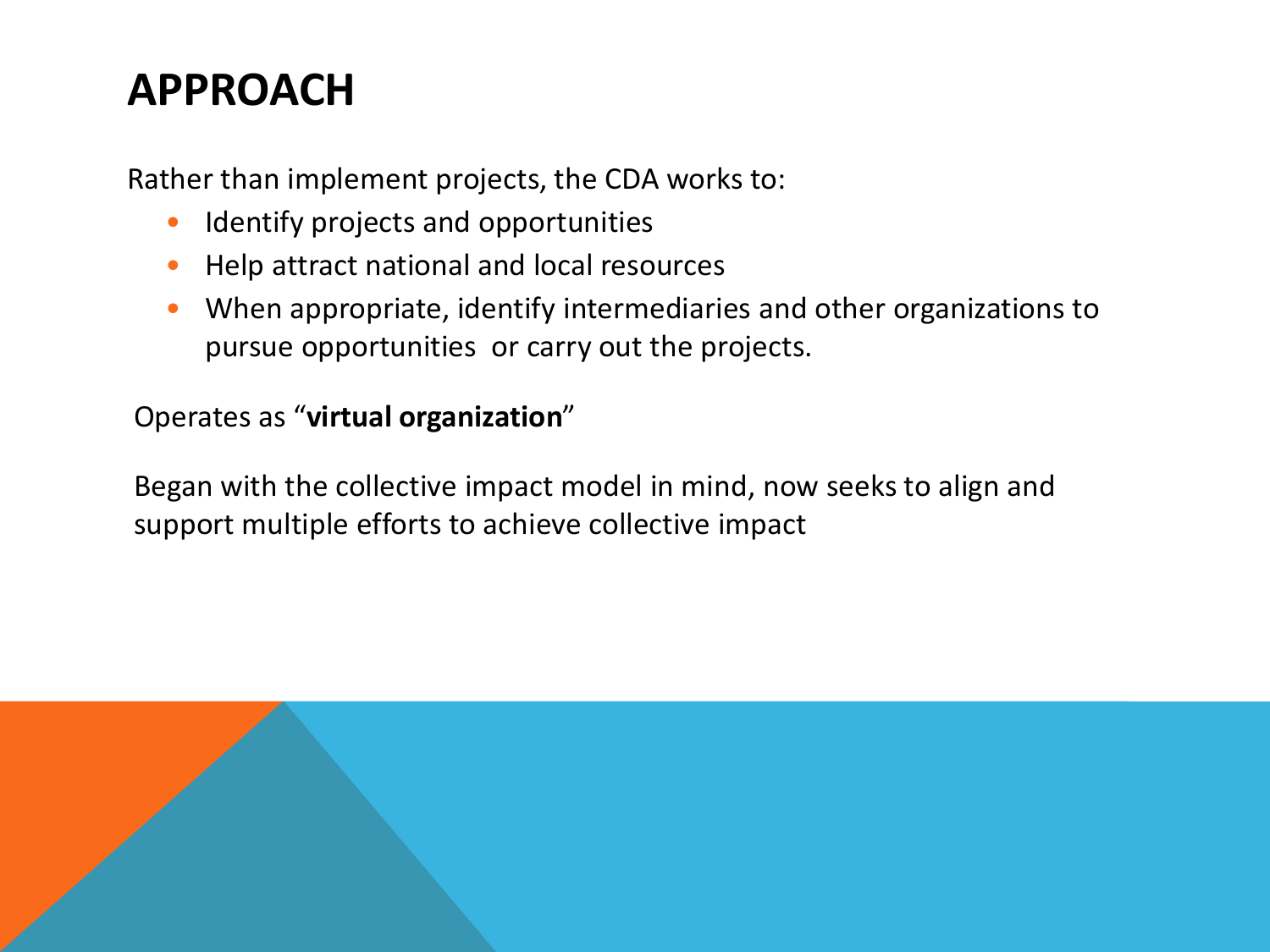# **PRIORITIES FOR 2017**

- 1. Build the **infrastructure** of capacity building and data intermediaries
- 2. Expand **funding** for these efforts
- 3. Continue to build the **CDA network**

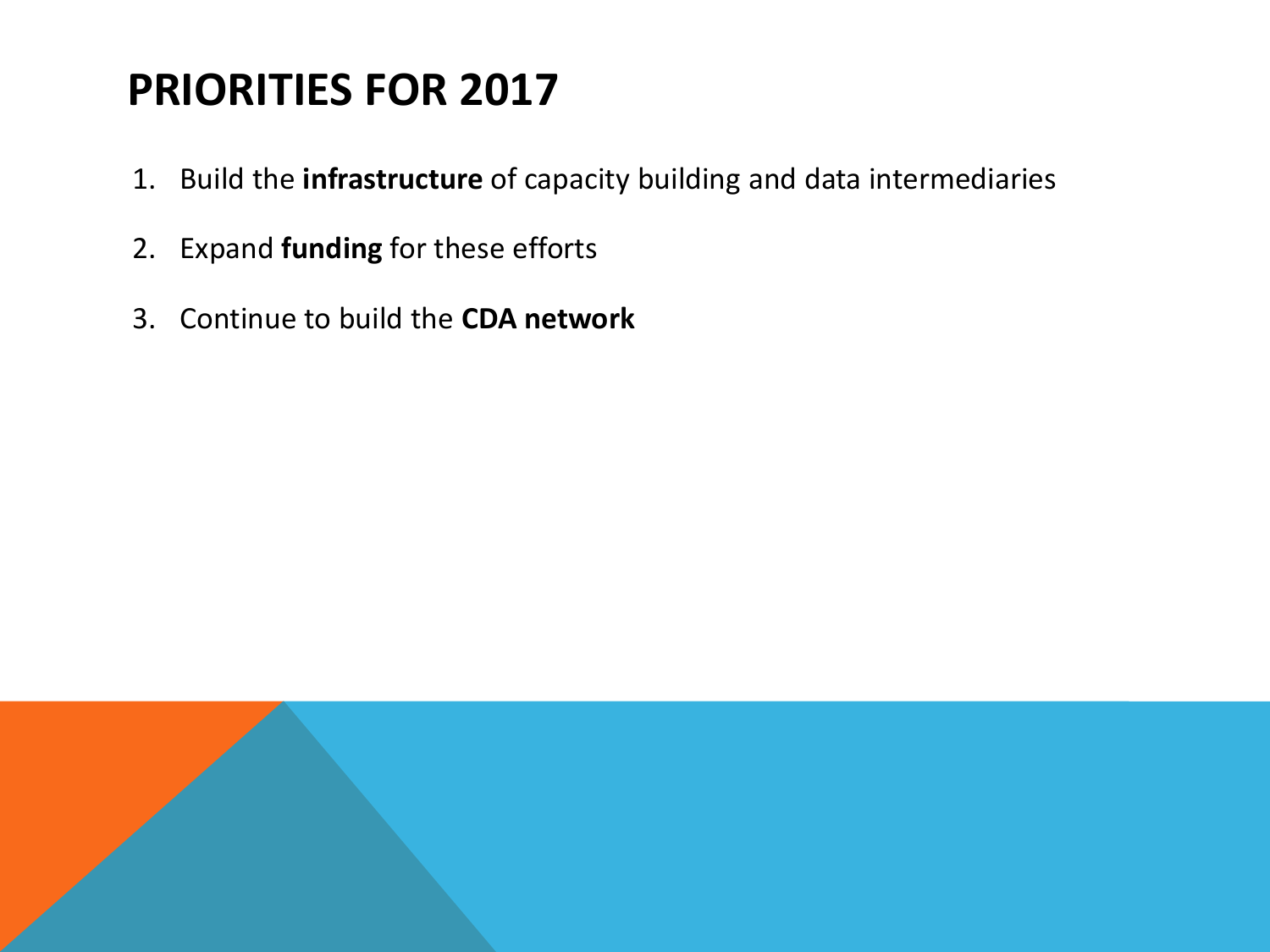## **SHARED LEADERSHIP**

CDA executive committee:

- **Martha Brown, City of Milwaukee, Department of City Development**
- **Eic Christophersen, Northwestern Mutual Foundation**
- **Bridget Clementi, Children's Hospital of Wisconsin**
- **Kathryn Dunn, Greater Milwaukee Foundation**
- **Susan Lloyd, Zilber Family Foundation**
- **Donsia Strong Hill, LISC Milwaukee**
- **Julia Taylor, Greater Milwaukee Committee**

CDA program committee:

- **Maggie Dauss, Greater Milwaukee Committee**
- **Erin Frederick, Zilber Family Foundation**
- **-** Dawn Hutchinson-Weiss, LISC Milwaukee
- **Sam Leichtling, Milwaukee Department of City Development**
- **-** Darlene Russell, Greater Milwaukee Foundation
- **-** LaQuondra Shaw, Northwestern Mutual Foundation